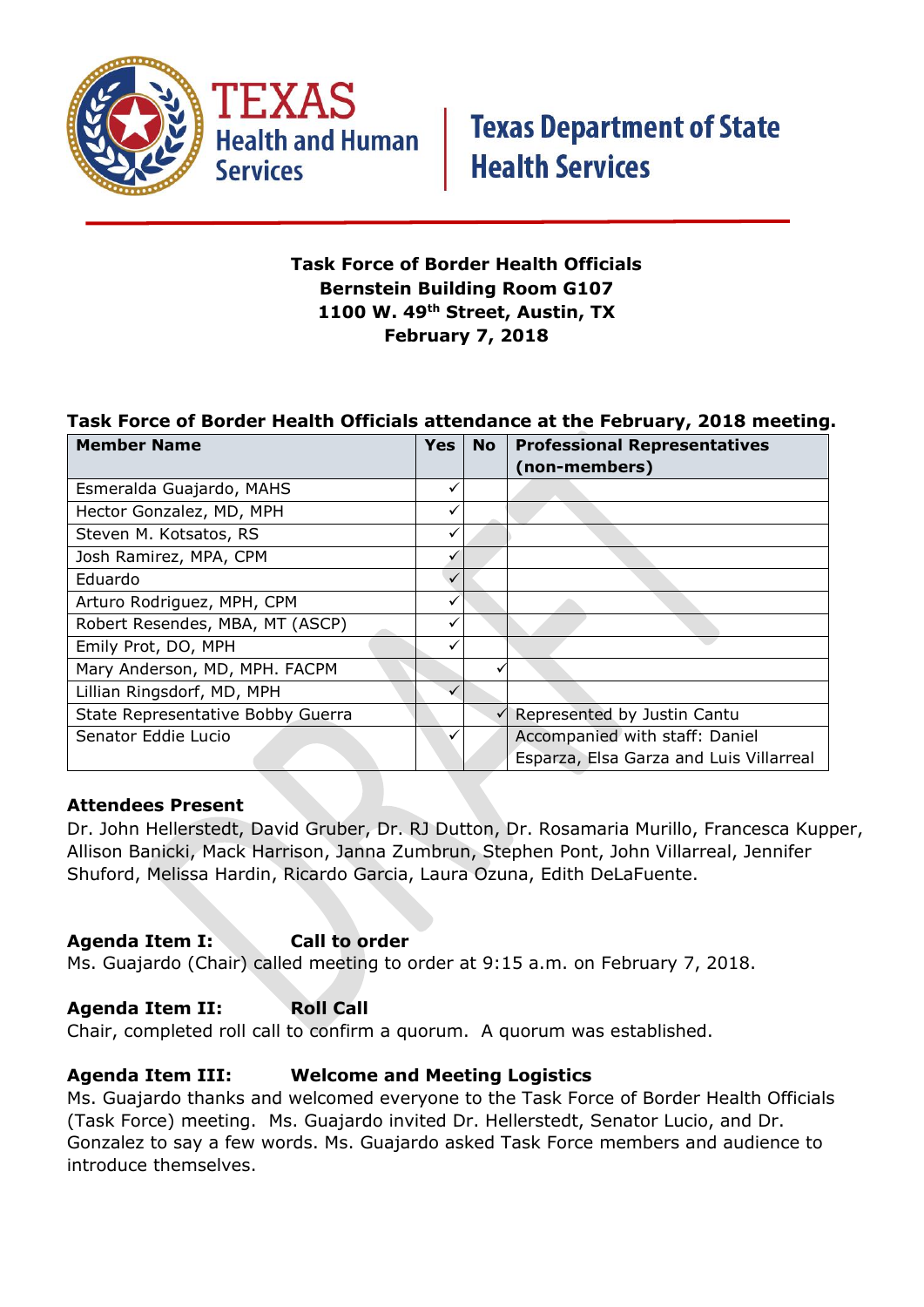

# **Texas Department of State Health Services**

## **Agenda Item IV: Approval of December 11, 2017 Meeting Minutes (Vote Required)**

Motion to approve minutes: Eddie Olivarez moved to approve; Art Rodriguez seconded motion. Minutes were unanimously approved.

## **Agenda Item V: Strategic Planning Session**

Ms. Guajardo discussed the purpose of the strategic planning session and addressed the importance truly assessing the entire border. She introduced Ms. Francesca Kupper as the facilitator of the session.

- a. Purpose of Strategic Planning Session Ms. Kupper discussed the strategic planning process and lead the group in a discussion about the vision and mission of the Task Force.
- b. Vision and Mission Members provided feedback; workgroups were formed to finalize the vision and mission.
	- Hector Gonzalez, Josh Ramirez and Arturo Rodriguez and Dr. Prot were going to work on finalizing vision and mission statements.
- c. Historical Context (Discuss prior Border prioritization) Discussions and commentary by Task Force Members.
- d. Review Border Data by Region and Local Health Departments Dr. Allision Banicki provided a comprehensive border data and historical context addressing:
	- o Previous efforts to prioritize Border health needs:
		- Texas Senate committee on border affairs 2000
		- Binational Health Council's strategic planning workshop II 2010
		- Healthy Border 2020 report 2015
	- o Border Data by region or county
	- o Priorities identified at December 2017 task force meeting
		- ◆ Comments made by Task Force Members
			- $\triangleright$  Eddie Olivarez Recommended that steps be considered about reinvigorating the US-Mexico Border Health Commission
			- $\triangleright$  Arturo Rodriguez Recommended that we consider inviting other state entities who also either work or have a vested interest in border issues. (Daniel Esparza reminded members that the bill allows for cross collaboration.)
			- Dr. Hellerstedt Requested clarification on definition of "late" diagnosis (as it relates to "access to care." He also asked about the rates for our Mexican counterparts?
			- Arturo Rodriguez Art noted that Binational Health Councils/Cobinas are key to addressing these issues. (He also mentioned a study by Harvard School of Public Health ranking local state public health practitioners as high in trust.)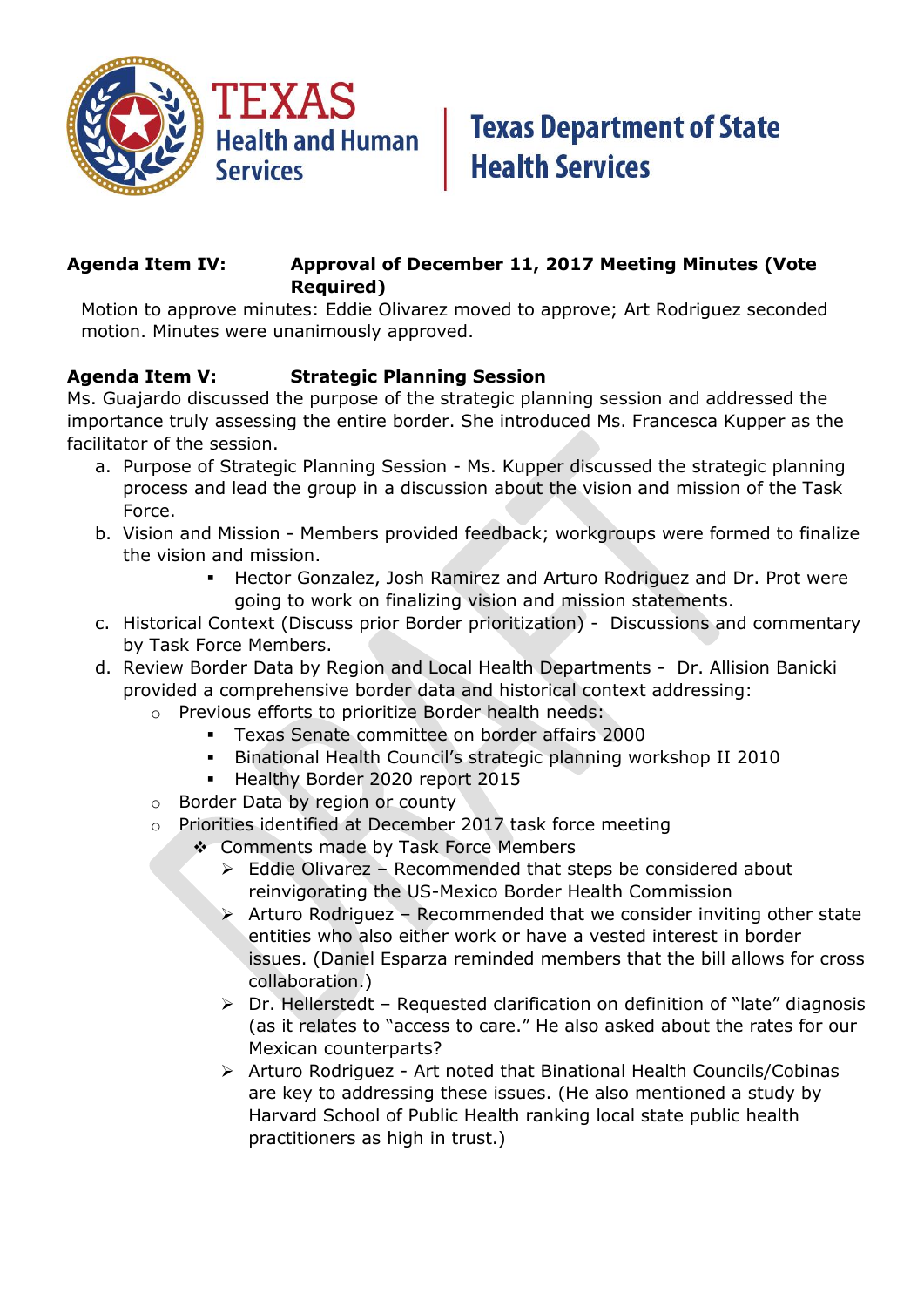

# **Texas Department of State Health Services**

e. Review List of Priorities from December Meeting – Task Force reviewed list of priorities from the December 2017 meeting and had an opportunity to provide updates.

## **Agenda Item VI: Lunch**

Task Force members took a lunch break at 12:20pm- 12:50pm.

- f. (Continued) Part I Prioritize by issue/topic Task Force members grouped and categorized priorities by dot placement.
	- Dr. Hellerstedt mentioned how the reality of public health is that Public Health Equals Public Safety – a Paradigm Shift.
	- Senator Lucio mentioned consideration of incorporating public health universities that may have data on nutritional health at public schools.

## **Agenda Item VII: Continue Strategic Planning Session**

- a. Part II Task Force had in-depth discussions to prioritize Short and Long Term goals. Task Force decided to continue to prioritize public health topics to decide develop a consensus on top public health priorities prior to discussing short and long-term priorities to be determined by workgroups formed.
	- Conduct analysis: strengths, opportunities, what's working, what's missing? Task Force identified core groups to discuss root causes/problems among priorities.
	- Categorize priorities by "Short Term and Long Term" Task Force decided to have work groups discuss short and long-term recommendations.
	- Workgroups will report finding at next meeting.
- a. Discuss Next Steps Task Force formed small groups to research and discuss indepth public health issues.
	- 1. Public Health Infrastructure (Sen Lucio, Arturo Rodriguez, Robert Resendes, Esmer Guajardo)
		- To include lab capacity (need for quick turnaround of results)
		- **Core Public Health Funding** 
			- o Give local health departments autonomy to be flexible enough to respond instead of react to incidents and emergencies
		- Surveillance and data-sharing capacity improvements
		- Binational Collaboration/Communication enhancement practices
	- 2. Communicable Diseases (Dr. Prot, Dr. Ringsdorf, Stephen Kotsatos and Eddie Olivarez)
		- Collaboration with universities and DSHS
		- **Latent TB issues**
		- Surveillance and data-sharing capacity improvements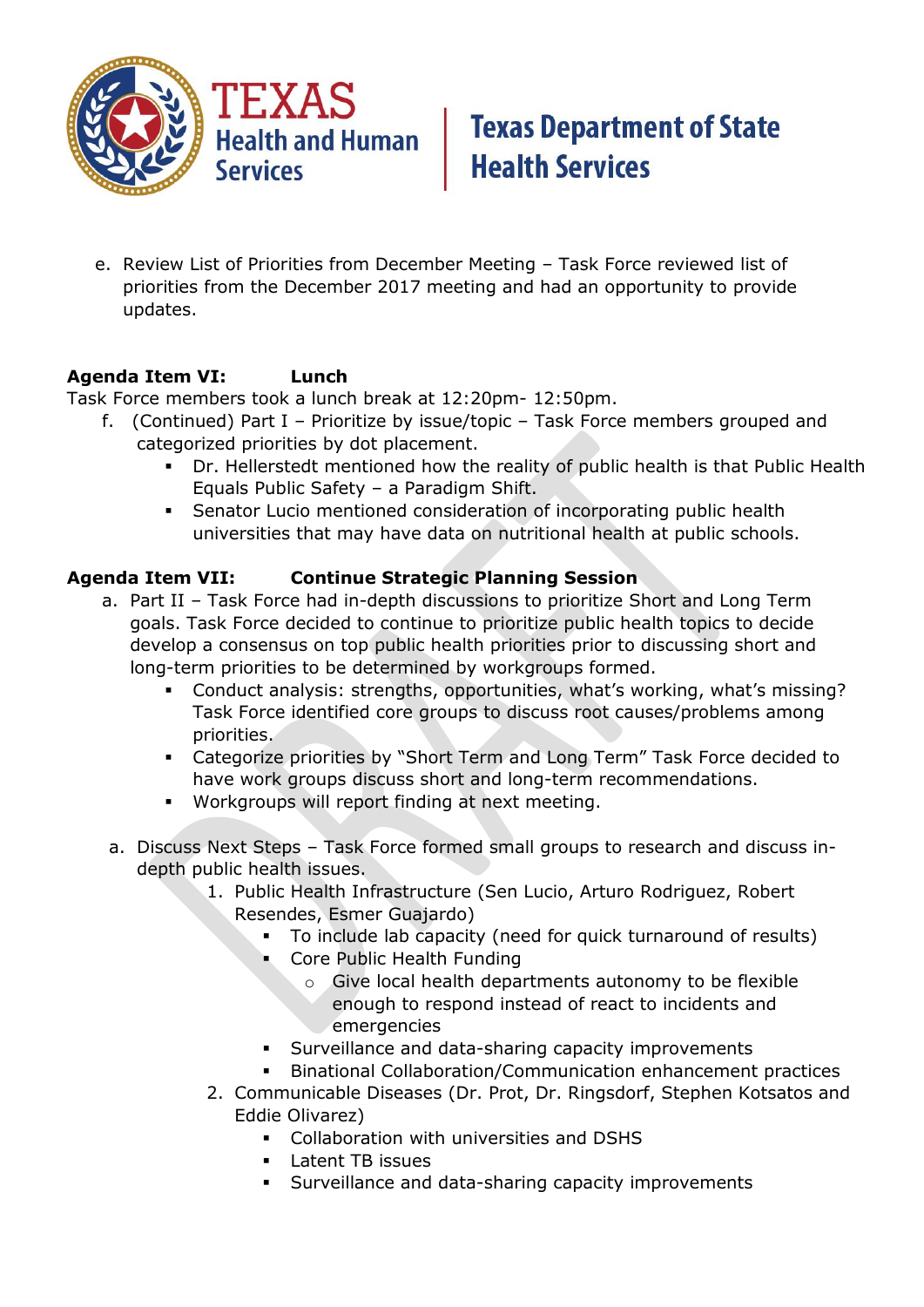

**Health and Human Services** 

# **Texas Department of State Health Services**

- Binational Collaboration/Communication enhancement practices
- **EXECT** Immunization Education Campaigns and role intervention
	- o Need for universal immunization system along the border
	- o Regional educational centers
- **Food and Water Safety Education** 
	- o Joint collaboration with TCEQ
	- o On-site sewage facilities
	- o Untreated water working with state and federal partners to correct contaminated dumping (requires binational collaboration)
- Minimum housing standards
	- o Leading to water-borne and other public health illnesses
	- o Legislation to afford county governments authority to positively affect sub-standard housing issues that affect public health
- 3. Arbovirus (Arturo Rodriguez, Dr. Hector Gonzales and Josh Ramirez)
	- To include Zoonotic and funding emphasis
		- o Funding is limited to only impact certain diseases (i.e. specific Zika funding can't be used to treat other arboviruses such as Dengue and Chikungunya)
		- o Include other zoonotic issues to include flea and tickrelated illnesses
	- Surveillance (infrastructure support for arboviruses and building a Center of Excellence for vector control)
	- Data-sharing capacity to increase binational collaboration (i.e. inconsistency of cases of Dengue on Mexican sister city and zero cases in American sister city)
	- Binational Collaboration/Communication enhancement practices
- 4. Next Steps: Border Health Priority Matrix (workgroups discussions and
	- community/stakeholder feedback)
	- **Develop Problem Statements**
	- **Include qualitative and quantitative data**
	- **Resolution/Recommendation Statements**
	- **Surveillance and data-sharing capacity improvements**
	- Binational Collaboration/Communication enhancement practices

Motion to acknowledge Strategic Planning Session made by Esmer Guajardo. Dr. Hector Gonzales moved to acknowledge and Art Rodriguez seconded motion.

## **Agenda Item VIII: Review Task Force of Border Health Officials Deliverables and Timelines**

a. Dr. Dutton mentioned the aggressive timeline with recommendations for the Executive Commissioner. Recognized strategic planning initiative by Task Force.